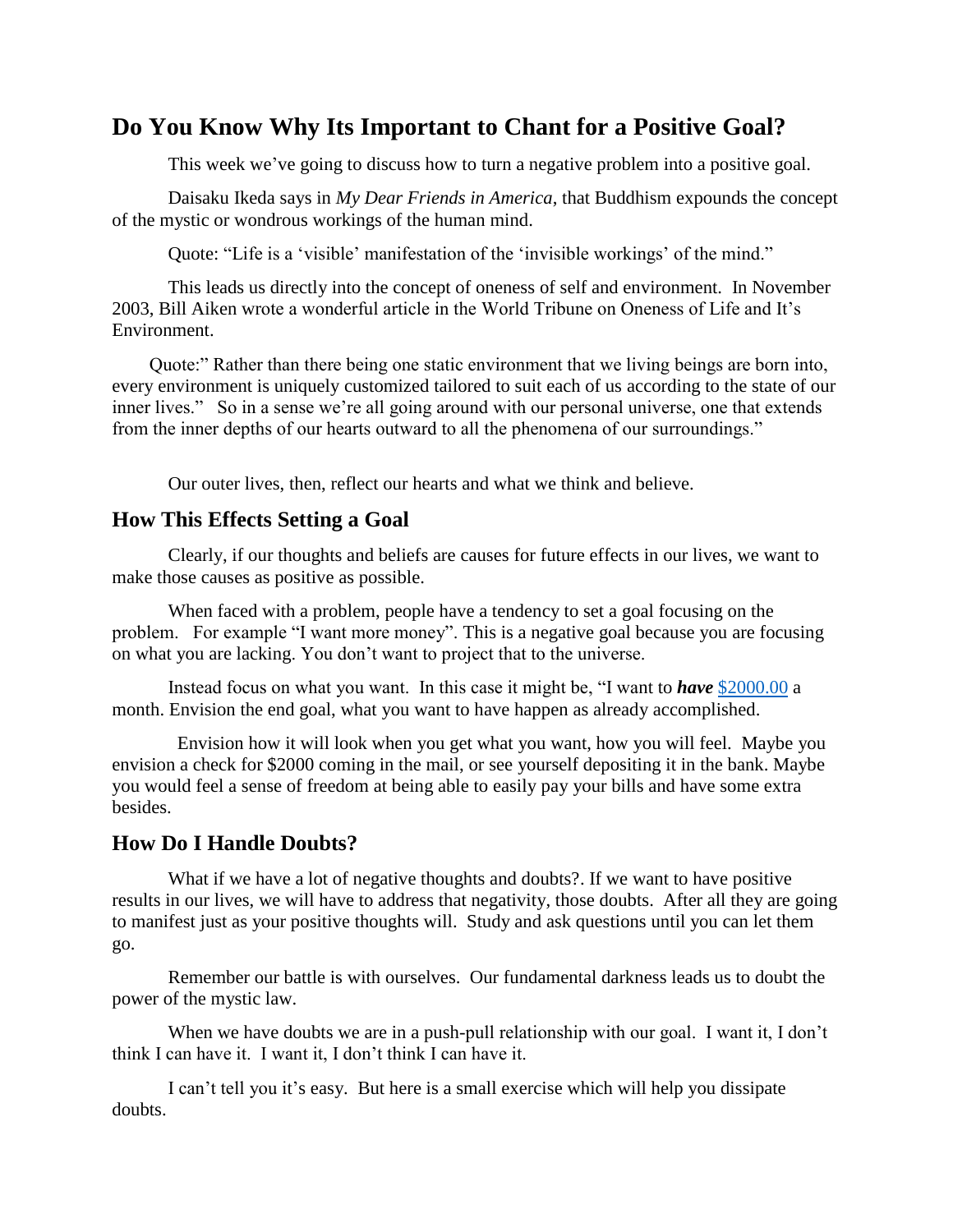Every time you become aware that you are thinking doubts just quietly focus on your end goal as already accomplished. You might have to do that many times during the day. You are changing the habit of negative thinking to one of having positive thoughts. If you want to change this habit, work on this one small change. Before long that change will lock in and become comfortable just as your current habit feels now.

#### **What About Negative Beliefs?**

We may find we have beliefs which won't allow us to achieve that goal. For example, lets say you want money. But you have learned from your parents, your culture and friends that that money is the root of all evil. That belief would interfere with the goal of making more money. On the one hand you are mentally pulling money to you, on the other pushing it away.

Our challenge is staying focused on what we want, not what we don't want.

#### **Human Revolution**

This is ground zero for our inner transformation, our human revolution. This is when we must change ourselves, and transform our doubts and our limiting beliefs so we can move towards enlightenment.

Handling a negative belief is a more complicated. We have to think about it, study and talk with other people until we have worked through it to something more positive. Many times these negative beliefs have been transmitted to us by our culture, by parents and friends. They feel right because they are so familiar. However they've come, and no matter whether they feel right, if a belief is in conflict with your goal, you must change it, if you are to achieve what you want.

Ask yourself. Is this belief allowing me to move towards my goal? Let's take this belief about money? When you think about it, isn't money itself neutral? It's what we do with it that makes it good or bad

To change this belief, chant to find someone who is doing what you want to do. Ask them what beliefs do they have, in this case regarding money? Then use them as a model just as you have used your family and friends in the past.

#### **Summary**

- 1. Life is a 'visible' manifestation of the 'invisible' workings of the mind.
- 2. We want to set a positive goal as a cause for a positive effect in the future.
- 3. You must resolve doubts as they will manifest in the future if left un attended.
- 4. An exercise to resolve doubts.
- 5. If you have a negative belief, find someone who is doing what you want to do, find out their beliefs and use them as a role model.

#### **Other Posts You Might Like**

 *Why is it so Hard to Establish a New Habit?*

 *Do You Know Why Your Thoughts Are so Important?*

 *Do You Know Why You Shouldn't chant About Your Fears?*